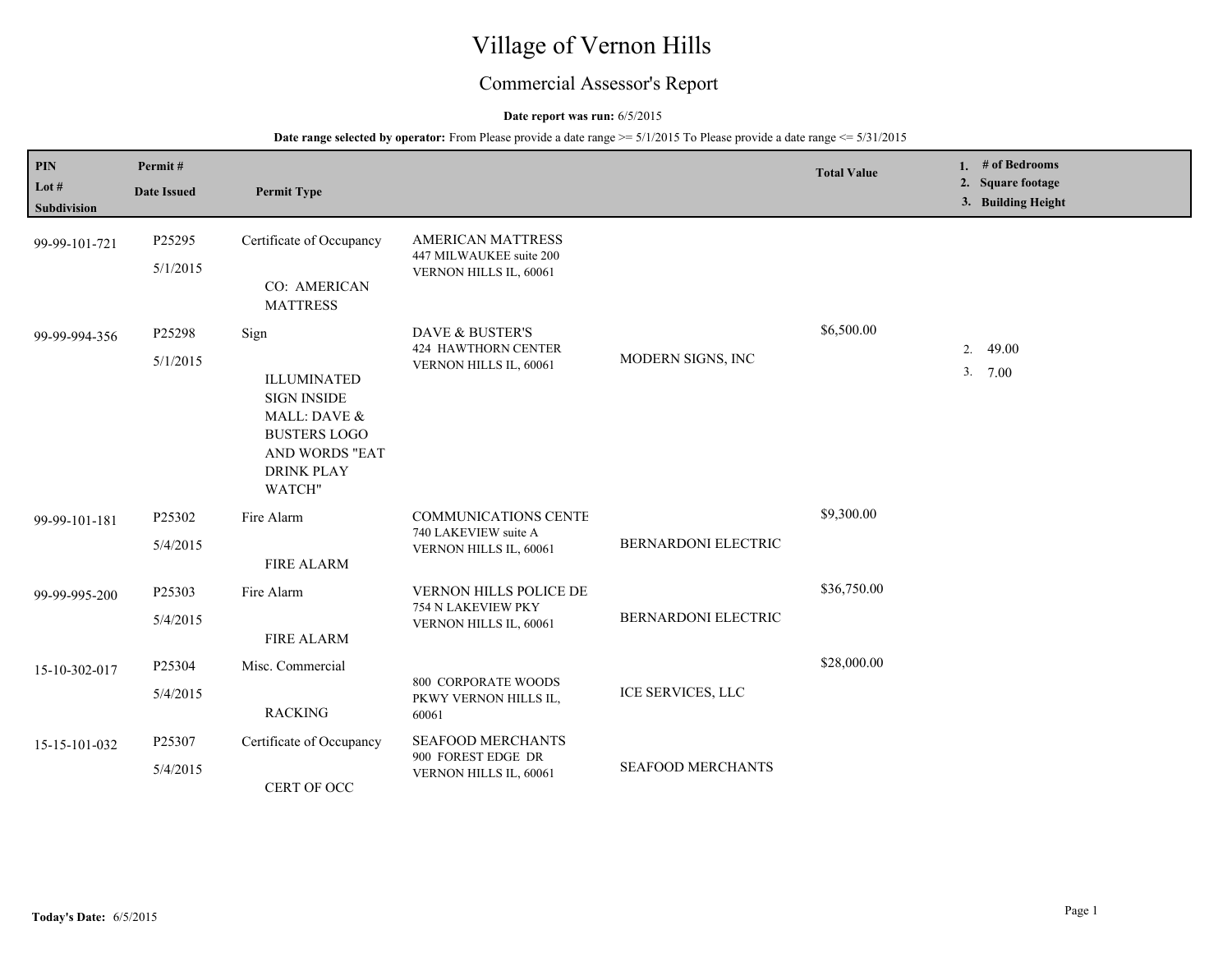| <b>PIN</b><br>Lot #<br><b>Subdivision</b> | Permit#<br><b>Date Issued</b> | <b>Permit Type</b>                                                                                    |                                                                                            |                                               | <b>Total Value</b> | 1. $#$ of Bedrooms<br>2. Square footage<br>3. Building Height |
|-------------------------------------------|-------------------------------|-------------------------------------------------------------------------------------------------------|--------------------------------------------------------------------------------------------|-----------------------------------------------|--------------------|---------------------------------------------------------------|
| 15-09-401-046                             | P25309<br>5/4/2015            | Fire Sprinklers<br>FIRE SPRINKLER<br>(UNDER NEW<br><b>MEZZANINE</b> )                                 | <b>WORLD WIDE FITTINGS</b><br><b>600 CORPORATE WOODS</b><br>PKWY VERNON HILLS IL,<br>60061 | FIRE CONTROL                                  | \$3,000.00         |                                                               |
| 99-99-101-731                             | P25318<br>5/6/2015            | Commercial Alteration<br><b>BUILDOUT: BZ'S</b><br><b>TWISTED</b><br><b>AMERICAN</b><br><b>CUISINE</b> | <b>BZ'S TWISTED AMERICAN</b><br><b>650 HAWTHORN CENTER</b><br>VERNON HILLS IL, 60061       | <b>DESIGN PLUS AE</b>                         | \$1,100,000.00     |                                                               |
| 99-99-100-268                             | P25319<br>5/6/2015            | Certificate of Occupancy<br><b>HALLOWEEN</b><br><b>STORE</b><br><b>AUGUST 28- NOV</b><br>4, 2015      | <b>HALLOWEEN CITY</b><br>413 N MILWAUKEE AVE<br>unit 100 VERNON HILLS IL,<br>60061         | PARTY CITY DBA HALLOW<br><b>CITY</b>          |                    |                                                               |
| 99-00-000-237                             | P25322<br>5/7/2015            | Sign<br><b>SIGN: MATTRESS</b><br><b>FIRM</b>                                                          | <b>MATTRESS FIRM</b><br>701 N MILWAUKEE AVE<br>354 VERNON HILLS IL, 60061                  | <b>CORPORATE IMAGE SIGN</b><br><b>SERVICE</b> | \$5,000.00         |                                                               |
| 99-99-101-720                             | P25335<br>5/8/2015            | Misc. Electrical<br><b>LOW VOLTAGE</b><br><b>SOUND SYSTEM</b>                                         | 447 MILWAUKEE suite 100<br>VERNON HILLS IL, 60061                                          | MUZAK LIMITED PARTNER                         | \$1,000.00         |                                                               |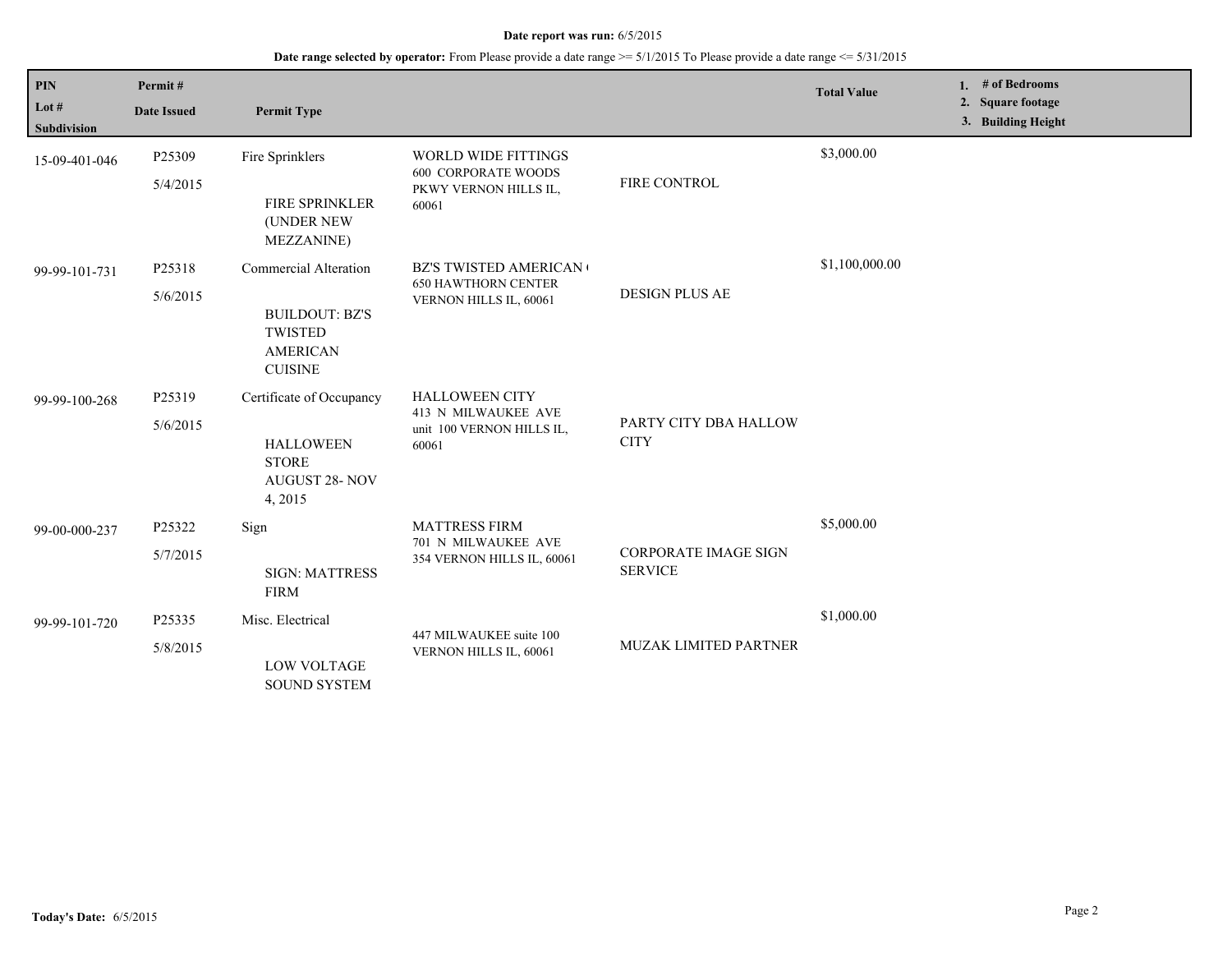## **Date range selected by operator:** From Please provide a date range >= 5/1/2015 To Please provide a date range <= 5/31/2015

| PIN<br>Lot #<br>Subdivision | Permit#<br><b>Date Issued</b> | <b>Permit Type</b>                                                                                                                                                                              |                                                                              |                                               | <b>Total Value</b> | 1. $#$ of Bedrooms<br>2. Square footage<br>3. Building Height |
|-----------------------------|-------------------------------|-------------------------------------------------------------------------------------------------------------------------------------------------------------------------------------------------|------------------------------------------------------------------------------|-----------------------------------------------|--------------------|---------------------------------------------------------------|
| 11-33-302-006               | P25342<br>5/8/2015            | Fire Alarm<br><b>FIRE ALARM</b><br><b>PANEL 220-268</b><br><b>TOWNLINE</b><br><b>COMMONS</b><br>PERMIT ISSUED<br>TO THE WRONG<br>ADDRESS -<br><b>VOIDED REISSUED</b><br><b>AS PERMIT #25347</b> | 220 TOWNLINE RD VERNON<br><b>HILLS IL, 60061</b>                             | CHICAGO METROPOLITAN<br><b>PREVENTION</b>     |                    |                                                               |
| 99-99-999-587               | P25345<br>5/11/2015           | Misc. Commercial<br><b>REMODEL</b><br><b>INTERIOR</b><br><b>ELEVATOR</b><br>PANELS ON 4<br><b>ELEVATORS</b>                                                                                     | <b>BROOKDALE PLAZA VERN</b><br>145 N MILWAUKEE AVE<br>VERNON HILLS IL, 60061 | NRS CREATIVE CONTRACT                         | \$20,000.00        |                                                               |
| 99-99-100-406               | P25347<br>5/12/2015           | Fire Alarm<br><b>UPGRADE FIRE</b><br><b>ALARM PANEL</b><br>PREVIOUSLY<br><b>ISSUED AS PERMIT</b><br>#25342                                                                                      | 0 HAWTHORN VILLAGE<br>COMMONS VERNON HILLS<br>IL, 60061                      | CHICAGO METROPOLITAN<br><b>PREVENTION</b>     | \$2,881.00         |                                                               |
| 99-99-101-720               | P25365<br>5/12/2015           | Fire Sprinklers<br>FIRE SPRINKLER                                                                                                                                                               | PANERA BREAD<br>447 MILWAUKEE suite 100<br>VERNON HILLS IL, 60061            | ATLANTIC AMERICAN FIRE<br>PROTECTION CO. INC. | \$4,000.00         |                                                               |
| 99-99-101-643               | P25372<br>5/12/2015           | Site Work                                                                                                                                                                                       | 96 OAK LEAF LN VERNON<br><b>HILLS IL, 60061</b>                              | <b>KINZIE BUILDERS</b>                        |                    |                                                               |
| THE OAKS                    |                               | SITE WORK,<br>PHASE <sub>2</sub>                                                                                                                                                                |                                                                              |                                               |                    |                                                               |

L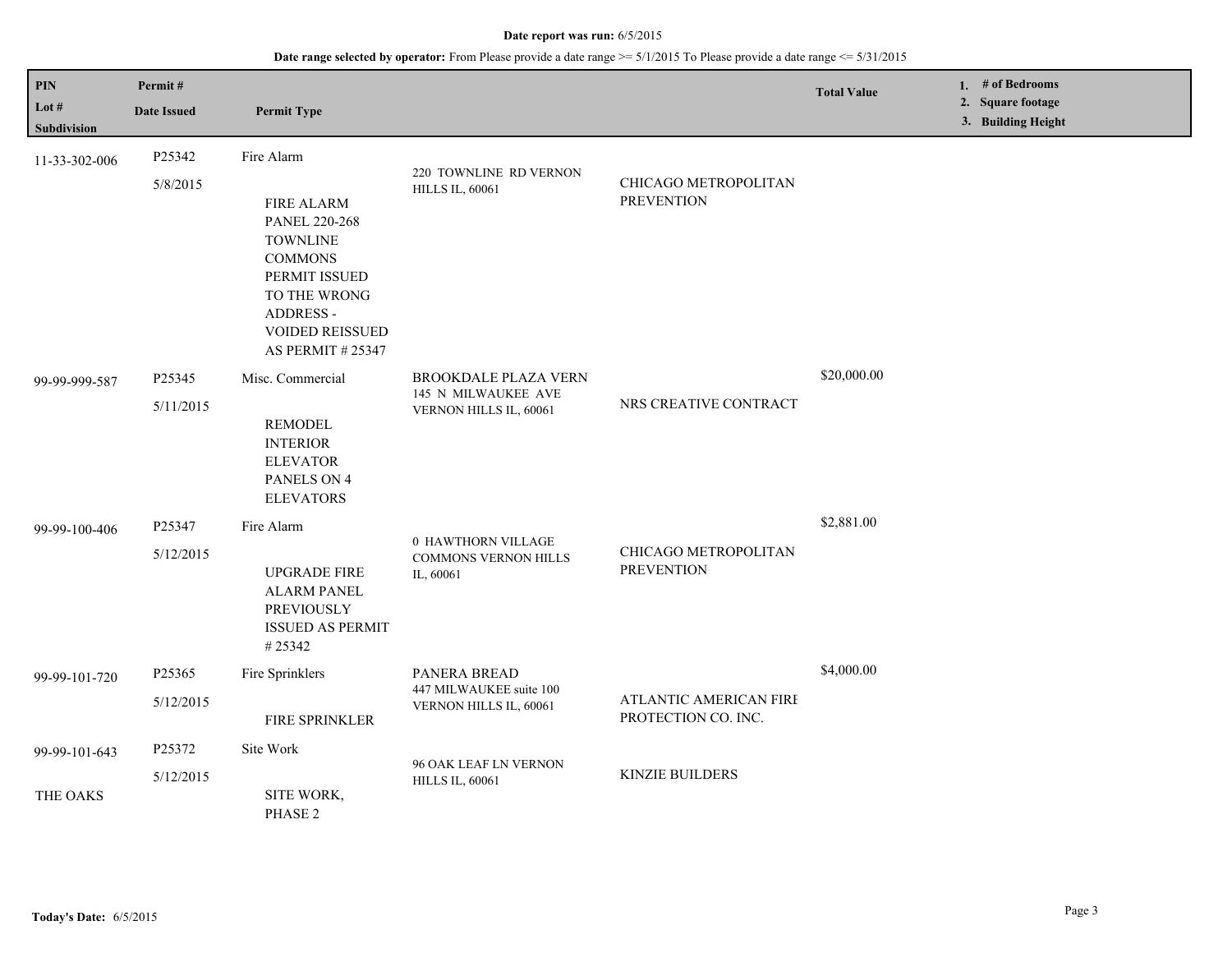| PIN<br>Lot $#$<br><b>Subdivision</b> | Permit#<br><b>Date Issued</b>   | <b>Permit Type</b>                                                                                              |                                                                                   |                                                | <b>Total Value</b> | 1. $#$ of Bedrooms<br>2. Square footage<br>3. Building Height |
|--------------------------------------|---------------------------------|-----------------------------------------------------------------------------------------------------------------|-----------------------------------------------------------------------------------|------------------------------------------------|--------------------|---------------------------------------------------------------|
| 99-00-000-079                        | P25374<br>5/13/2015             | Commercial Alteration<br><b>INTERIOR</b><br><b>ALTERATION</b>                                                   | TRI INDUSTRIES<br>780 CORPORATE WOODS<br>PKY VERNON HILLS IL, 60061               | VAN VLISSENGEN                                 | \$50,000.00        |                                                               |
| 99-99-101-039                        | P25375<br>5/13/2015             | Sign<br><b>SIGN - VOGUE</b><br><b>NAILS</b>                                                                     | <b>VOGUE NAILS</b><br>271 TOWNLINE suite 110<br>VERNON HILLS IL, 60061            | <b>NEON ART SIGN</b>                           | \$2,500.00         | $2. \quad 32.00$<br>3. 2.00                                   |
| 99-00-000-001                        | P25379<br>5/14/2015             | Commercial Alteration<br><b>REMODEL</b><br><b>CONFERENCE</b><br><b>ROOM ADD</b><br><b>POWER</b>                 | AMERICAN HOTEL REGIST<br>100 S MILWAUKEE AVE<br>VERNONHILLS IL, 60061             | <b>BND INTERIORS/PAINTER U</b>                 | \$15,000.00        |                                                               |
| 99-00-000-079                        | P25380<br>5/14/2015             | Fire Sprinklers<br><b>FIRE SPRINKLER</b>                                                                        | TRI INDUSTRIES<br>780 CORPORATE WOODS<br>PKY VERNON HILLS IL, 60061               | USA FIRE PROTECTION                            | \$1,708.00         |                                                               |
| 99-99-100-502                        | P <sub>25381</sub><br>5/14/2015 | Fire Alarm<br><b>FIRE ALARM</b>                                                                                 | <b>BEAMTEK</b><br>1000 BUTTERFIELD RD N suite<br>1021 VERNON HILLS IL, 60061      | NITECH FIRE & SECURITY                         | \$1,800.00         |                                                               |
| 15-04-111-017                        | P25388<br>5/15/2015             | Tent<br>TENT X 2 ON 17<br><b>JUNE 15 FOR</b><br><b>COMPANY PICNIC</b>                                           | <b>BAXTER INFORMATION TE</b><br>440 N FAIRWAY DR VERNON<br><b>HILLS IL, 60061</b> | <b>BAXTER INFORMATION</b><br><b>TECHNOLOGY</b> |                    |                                                               |
| 99-99-101-741                        | P <sub>25400</sub><br>5/20/2015 | Misc. Electrical<br><b>REFEED EXISTING</b><br>100 AMP 120/208 3<br>PHASE FOR<br><b>EXISTING</b><br>VACANT SPACE | 3 HAWTHORN PKY suite 250<br>VERNON HILLS IL, 60061                                | <b>CONNOR ELECTRIC</b>                         | \$2,000.00         |                                                               |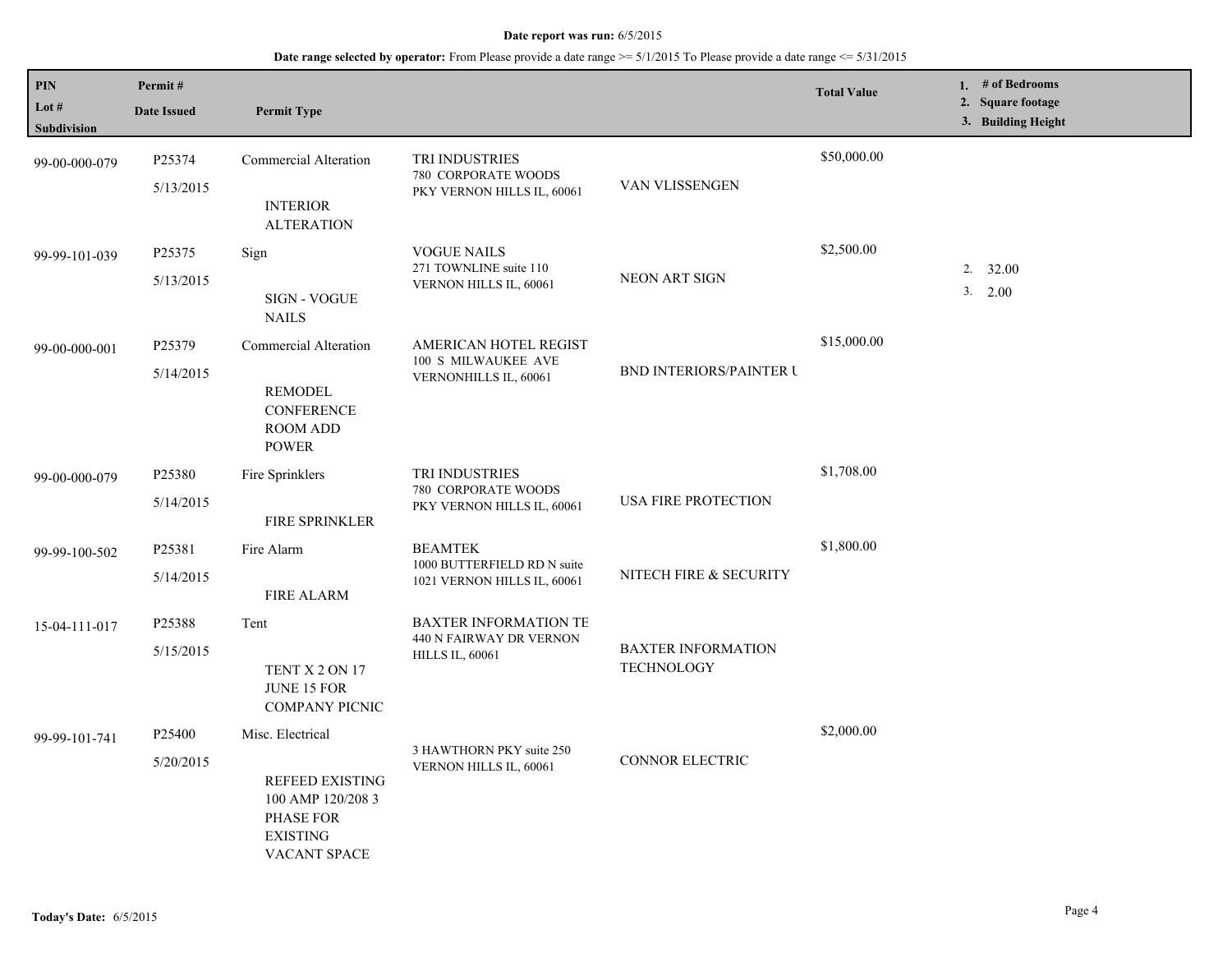| PIN<br>Lot #<br>Subdivision | Permit#<br><b>Date Issued</b> | <b>Permit Type</b>                                                                                 |                                                                                    |                                              | <b>Total Value</b> | 1. # of Bedrooms<br>2. Square footage<br>3. Building Height |
|-----------------------------|-------------------------------|----------------------------------------------------------------------------------------------------|------------------------------------------------------------------------------------|----------------------------------------------|--------------------|-------------------------------------------------------------|
| 99-99-995-486               | P25403<br>5/20/2015           | Misc. Electrical<br>$4 - 20$ AMP<br><b>OUTLETS IN CLG</b><br>W/2 POLE 20 AMP<br><b>BREAKER.</b>    | <b>TACO BELL</b><br>906 HAWTHORN CENTER<br>VERNON HILLS IL, 60061                  | HP ELECTRIC INC                              | \$400.00           |                                                             |
| 15-03-101-005               | P25413<br>5/21/2015           | HVAC - Combination<br>ROOFTOP HVAC                                                                 | ON THE BORDER<br>535 N LAKEVIEW PKY<br>VERNON HILLS IL, 60061                      | <b>QUALITY TEMP HEATING &amp;</b><br>COOLING | \$7,700.00         |                                                             |
| 99-99-994-902               | P25415<br>5/21/2015           | Misc. Commercial<br><b>BACK UP</b><br><b>GENERATOR</b>                                             | DERINGER-NEY, INC.<br>616 ATRIUM DR unit 100<br>VERNON HILLS IL, 60061             | LIT N GLOW ELECTRIC                          | \$11,300.00        |                                                             |
| 99-00-000-159               | P25421<br>5/21/2015           | Misc. Commercial<br><b>INTERIOR</b><br><b>REMODEL WITH</b><br><b>FACADE</b><br><b>IMPROVEMENTS</b> | <b>DUNKIN DONUTS/BASKIN I</b><br>700 N MILWAUKEE AVE<br>107 VERNON HILLS IL, 60061 | KOLBROOK DESIGN INC                          | \$178,000.00       |                                                             |
| 99-00-000-180               | P25430<br>5/22/2015           | Commercial Alteration<br><b>INTERIOR</b><br>REMODEL: ZOUP!                                         | ZOUP!<br>700 N MILWAUKEE AVE<br>137 VERNON HILLS IL, 60061                         | <b>ARKINETICS</b>                            | \$100,000.00       |                                                             |
| 99-99-995-472               | P25431<br>5/22/2015           | Fire Alarm<br><b>FIRE ALARM</b>                                                                    | <b>SUBWAY</b><br>902 HAWTHORN CENTER<br>VERNON HILLS IL, 60061                     | ESSCOE, LLC                                  | \$6,600.00         |                                                             |
| 15-03-102-010               | P25433<br>5/22/2015           | Lawn Sprinklers<br><b>IRRIGATION</b><br><b>SYSTEM</b>                                              | <b>SHELL BUILDING</b><br>447 N MILWAUKEE AV<br>VERNON HILLS IL, 60061              |                                              | \$9,000.00         |                                                             |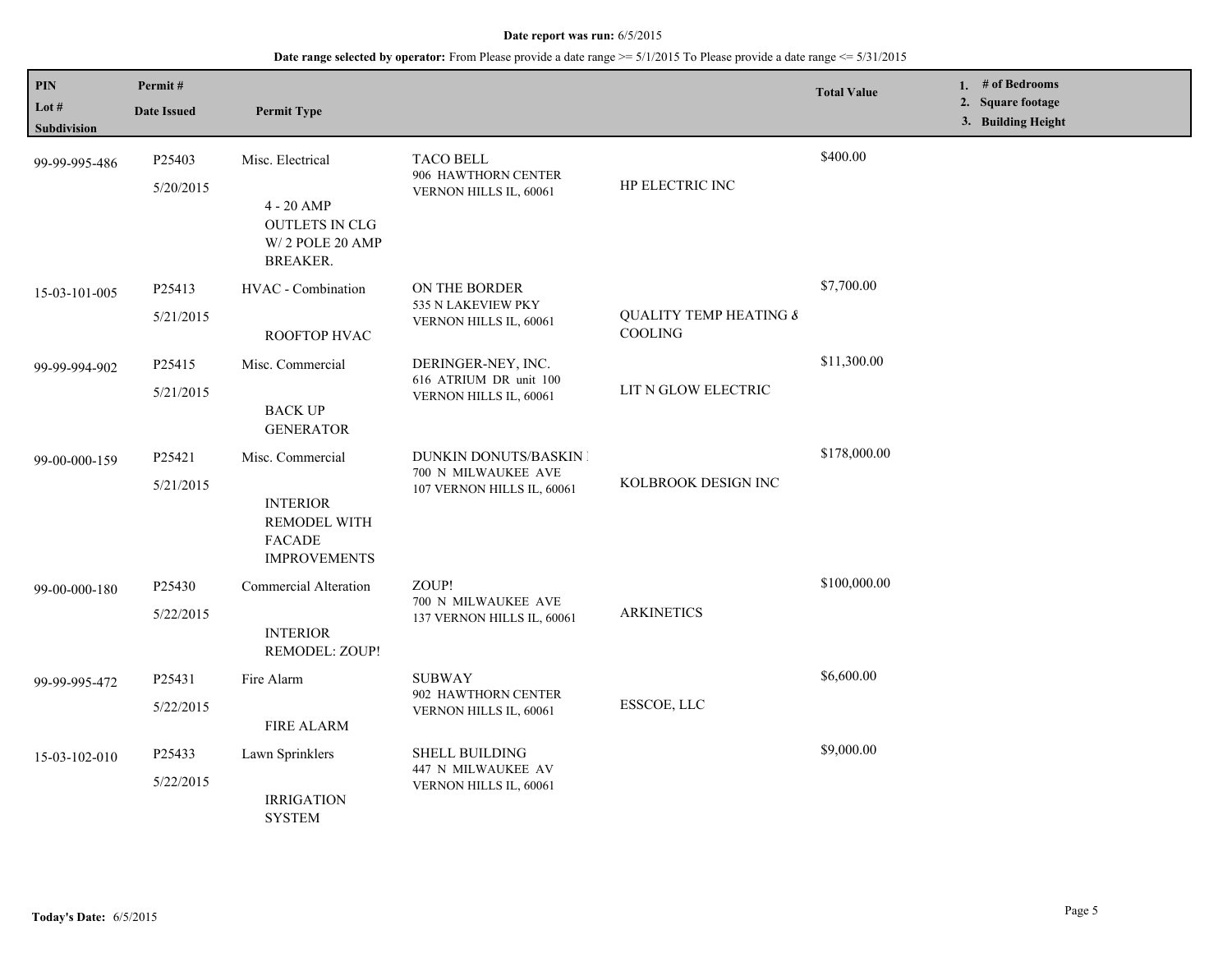| PIN<br>Lot $#$<br>Subdivision | Permit#<br><b>Date Issued</b>   | <b>Permit Type</b>                                                    |                                                                                     |                                            | <b>Total Value</b> | 1. $#$ of Bedrooms<br>2. Square footage<br>3. Building Height |
|-------------------------------|---------------------------------|-----------------------------------------------------------------------|-------------------------------------------------------------------------------------|--------------------------------------------|--------------------|---------------------------------------------------------------|
| 15-03-303-002<br>12           | P25434<br>5/26/2015             | Fire Sprinklers<br>FIRE SPRINKLER                                     | <b>CDW</b><br>200 N MILWAUKEE AV<br>VERNON HILLS IL, 60061                          | 12<br>UNITED STATES ALLIANCE               | \$4,887.00         |                                                               |
| 99-99-996-610                 | P25435<br>5/26/2015             | Misc. Commercial<br>MISC PLUMBING<br>PRIOR TO MAIN<br>PERMIT ISSUANCE | <b>COLLEGE OF LAKE COUNT</b><br>1120 S MILWAUKEE AV<br>VERNON HILLS IL, 60061       | <b>BOLLER CONSTRUCTION</b>                 | \$10,000.00        |                                                               |
| 99-99-994-899                 | P25436<br>5/26/2015             | Sign<br>SIGN: GLORIA<br><b>JEANS</b>                                  | <b>GLORIA JEAN'S COFFEE</b><br><b>615 HAWTHORN CENTER</b><br>VERNON HILLS IL, 60061 | PARVIN CLAUSS                              | \$4,000.00         | 2.41.00<br>3. 2.11                                            |
| 15-08-104-010                 | P25441<br>5/26/2015             | Re-Roofing<br>Siding<br><b>REROOF</b>                                 | 708 N LAKESIDE DR<br>VERNON HILLS IL, 60061                                         | <b>GREEN HOUSE CONTRACTI</b><br><b>INC</b> | \$18,696.00        |                                                               |
| 99-99-101-720                 | P25442<br>5/26/2015             | Voice/Data<br><b>VOICE &amp; DATA</b>                                 | PANERA BREAD<br>447 MILWAUKEE suite 100<br>VERNON HILLS IL, 60061                   | NETSOURCE SOLUTIONS, II                    | \$2,000.00         |                                                               |
| 15-04-103-003                 | P25444<br>5/26/2015             | Patio<br><b>PATIO</b>                                                 | 502 ARLINGTON CT<br>VERNON HILLS IL, 60061                                          | MANDUJANO'S &^ SON'S<br><b>LANDSCAPING</b> | \$8,000.00         |                                                               |
| 15-09-401-046                 | P25447<br>5/27/2015             | Elevator<br><b>NEW PIT LADDER</b><br><b>INSTALLATION -</b>            | WORLD WIDE FITTINGS<br><b>600 CORPORATE WOODS</b><br>PKWY VERNON HILLS IL,<br>60061 | SUBURBAN ELEVATOR                          | \$1,950.00         |                                                               |
| 99-00-000-192                 | P <sub>25452</sub><br>5/27/2015 | Sign<br><b>SIGN: CURRENCY</b><br>EXCHANGE (2nd<br>location)           | <b>VERNON HILLS CURRENCY</b><br>701 N MILWAUKEE AVE<br>100 VERNON HILLS IL, 60061   | BEST NEON SIGN CO.                         | \$5,000.00         | 3.15.00                                                       |